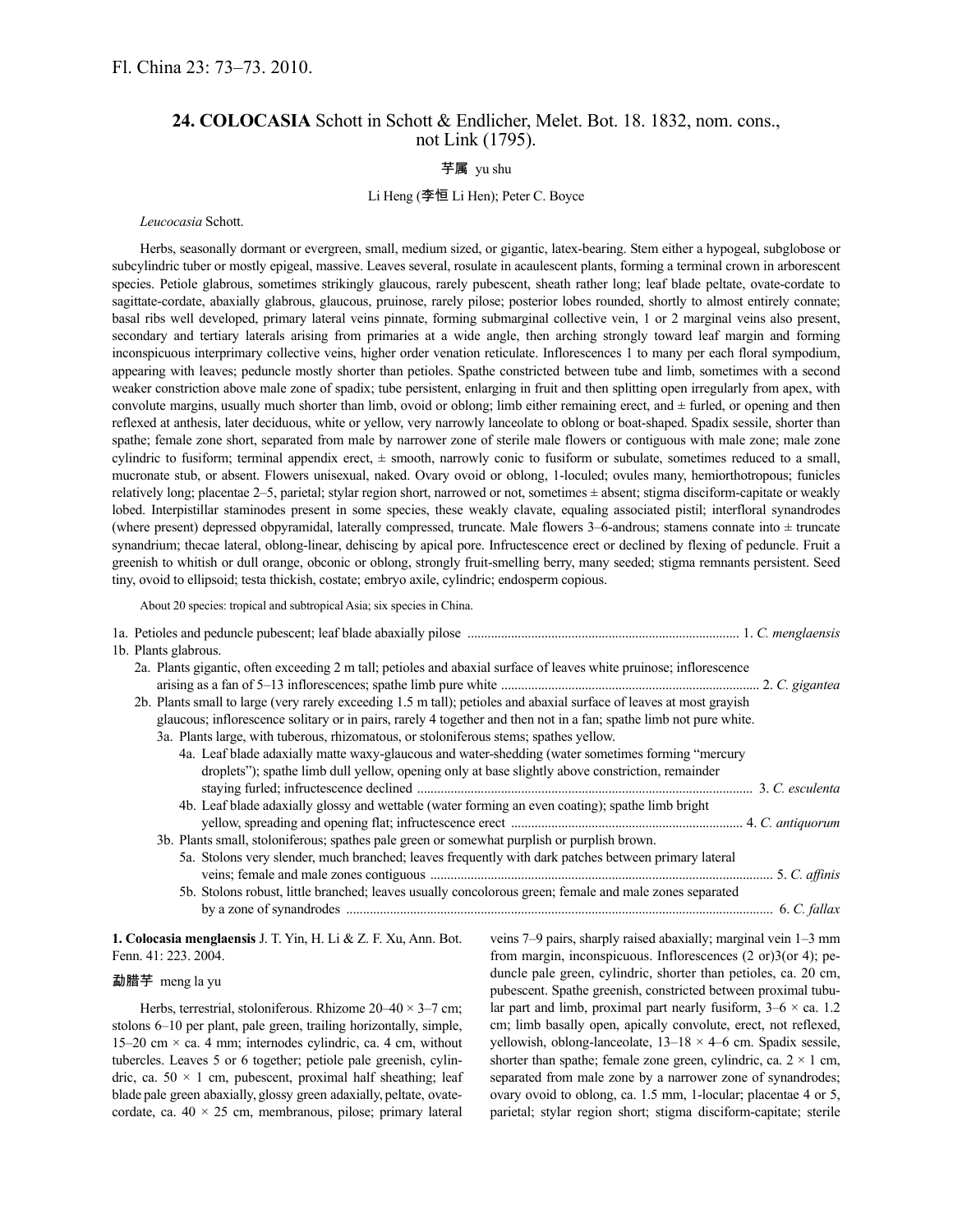zone between female and male zones cylindric, ca. 1 cm  $\times$  6 mm; sterile male flowers: synandrodes depressed obpyramidal, apex subtruncate; male zone yellowish, cylindric, ca.  $3.5 \text{ cm} \times$ 7 mm; male flowers 8–11-androus; thecae oblong-linear, dehiscing by apical pore; appendix pale yellowish, narrowly conic, ca.  $3.5 \times 0.5$  cm, rugose at base. Berry not seen. Fl. Mar-Jun.

By streams at humid forest margins; 1000–1100 m. Yunnan (Mengla) [Laos, N Myanmar (Bhamo), N Thailand].

**2. Colocasia gigantea** (Blume) J. D. Hooker, Fl. Brit. India 6: 524. 1893.

### 大野芋 da ye yu

*Caladium giganteum* Blume, Cat. Gew. Buitenzorg, 103. 1823; *Leucocasia gigantea* (Blume) Schott.

Herbs, large to gigantic, evergreen, with massive, stout epigeal stem. Leaves very large; petiole pale green, strikingly pruinose, to 2.5 m, proximal half sheathing; leaf blade white pruinose abaxially, especially when immature, green or pale green adaxially, ovate-cordate,  $25-250 \times 17-150$  cm, membranous, base cordate, peltate, margin undulate, apex shortly acuminate. Inflorescences 5–13 arising from leaf axil (actually terminal on shoot and displaced by new shoot); peduncle pruinose, cylindric,  $30-80 \times 1-2$  cm, each with a membranous cataphyll nearly equaling length of peduncle. Spathe 12–24 cm; tube green, ellipsoid,  $3-6 \times 1.5-2$  cm; limb erect, white, oblongboat-shaped, distinctly constricted,  $8-19 \times 2-3$  cm. Spadix 9– 20 cm; female zone white or cream-colored, conic; sterile zone 3–4.5 cm, slender; male zone 5–14 cm; appendix very short, 1– 5 mm, apex acute. Berry oblong, ca. 5 mm. Seeds many, fusiform, with many distinct longitudinal striations. Fl. Apr–Jun, fr. Sep.  $2n = 28$ .

Valley forests, limestone-associated, usually on moist but welldrained sites, also cultivated; 100–700 m. Fujian, Guangdong, Guangxi, Jiangxi, Yunnan; cultivated in Anhui, Guizhou, Hunan, Sichuan, and Zhejiang [Cambodia, Laos, Malaysia (Peninsular), Myanmar, Thailand, Vietnam; widely cultivated in SE Asia].

**3. Colocasia esculenta** (Linnaeus) Schott in Schott & Endlicher, Melet. Bot. 18. 1832.

#### 芋 yu

*Arum esculentum* Linnaeus, Sp. Pl. 2: 965. 1753; *A. colocasia* Linnaeus; *Caladium colocasia* (Linnaeus) W. Wight; *C. esculentum* (Linnaeus) Ventenat; *Calla gaby* Blanco; *Colocasia antiquorum* Schott var. *esculenta* (Linnaeus) Schott ex Seemann; *C. formosana* Hayata; *C. konishii* Hayata; *C. neocaledonica* Van Houtte.

Rhizome vertical to horizontal, tuberous, 3–5 cm or more (up to 15 cm) in diam. Stolons long or absent. Leaves 2 or 3 or more; petiole green, 25–80 cm, sheathing for 1/3–2/3 length; leaf blade adaxially matte waxy-glaucous and water-shedding (water sometimes forming "mercury droplets"), oblong-ovate to suborbicular,  $13-45 \times 10-35$  cm, base shallowly cordate (sinus 1–4 cm), apex broadly and shortly cuspidate. Peduncle usually solitary, 16–26 cm. Spathe tube green,  $3.5-5 \times 1.2-1.5$  cm; limb open proximally, cream-colored to golden yellow, lanceolate or elliptic,  $10-19 \times 2-5$  cm, apex acuminate. Spadix: female zone conic,  $3-3.5 \times$  ca. 1.2 cm; ovary 1-3 mm in diam.; stigma subsessile, narrower than apex of ovary; sterile zone narrowly cylindric, 3–3.3 cm; sterile flowers (pistils) seen from above elongate, ca. 0.5 mm in diam.; male zone cylindric, 4–6.5 cm  $\times$  ca. 7 mm; appendix narrowly conic, 15–45  $\times$  ca. 2 mm. Berry green, ca. 4 mm. Seeds few; synandria ca. 1 mm high, ca. 0.8 mm in diam. Fl. Feb–Apr (Yunnan), or Aug–Sep (Qin Ling area). 2*n* = 26, 28, 30, 36, 38, 42, 44, 46, 48, 52, 58, 84, 116.

Widely cultivated usually near farmhouses or in water fields; also naturalized or perhaps native in wet places in forests, valleys, swamps, wastelands, and at watersides. Anhui, Fujian, Guangdong, Guangxi, Guizhou, Hainan, Hubei, Hunan, Jiangsu, Jiangxi, Sichuan, Taiwan, Yunnan, Zhejiang [widely cultivated in tropics and subtropics].

This very variable species is widely cultivated throughout the tropics, and many wild or naturalized clones are found in S Asia, Malesia, and the Pacific islands. The spathes, spadices, and spadix appendixes vary considerably, although the floral organs have not been observed in many cultivated clones. This wide variation is attributable to cultivation selections, escapes, naturalizations, and re-domestications. It seems best, therefore, to treat *Colocasia esculenta* as a single species rather than formally recognize infraspecific taxa or segregate species (see Hay, Sandakania 7: 31–48. 1996).

The rhizomes, petioles, and inflorescences are used as a vegetable. The rhizomes are used medicinally for treating swellings, abscesses, snake and insect bites, and swollen lymph nodes in the neck.

**4. Colocasia antiquorum** Schott in Schott & Endlicher, Melet. Bot. 18. 1832.

### 滇南芋 dian nan yu

*Colocasia esculenta* (Linnaeus) Schott var. *antiquorum* (Schott) F. T. Hubbard & Rehder; *C. fontanesii* Schott; *C. gaoligongensis* H. Li & C. L. Long; *C. gongii* C. L. Long & H. Li; *C. lihengiae* C. L. Long & K. M. Liu; *C. tonoimo* Nakai.

Herbs, perennial, terrestrial, with stolons (stoloniferous runners) and a usually erect rhizome. Rhizome  $120-135 \times 12-$ 18 cm; stolons (stoloniferous runners) 6–12, trailing horizontally, pale green to pale purple, simple, thin,  $70-80 \times$  ca. 0.5 cm; internodes cylindric, 15–25 cm, without tubercles. Leaves 4–8 together; petiole light green to reddish purple, 55–140 cm, sheathing in basal 1/2; leaf blade pale green or yellow-green abaxially, sometimes with a purple margin, green or yellowgreen adaxially, glossy and wettable (water forming an even coating), peltate, ovate-cordate to sagittate-cordate,  $30-80 \times$ 18–70 cm, membranous; primary lateral veins 5–9, pale green or purple, interprimary veins inconspicuous. Inflorescences 3– 5(or 6); peduncle green or purple, cylindric or subtrigonous, shorter than petioles,  $40-70 \times 1.5-2$  cm. Spathe constricted between tube and blade; tube yellowish green or purple, oblong,  $4-12 \times 1.4-4.5$  cm, subcylindric; limb convolute at base, suberect to reflexed, golden yellow, sometimes with purple margin, oblong, oblong-lanceolate, or obovate,  $7-24 \times 4-14$  cm, apex obtuse or acute. Spadix sessile, shorter than spathe; female zone golden yellow, cylindric,  $2-3 \times 0.3-0.75$  cm, ca.  $1/2$  as long as spadix, with a few yellow interpistillar staminodes; female flowers obovoid; ovary 1-loculed; placentae 2; stigma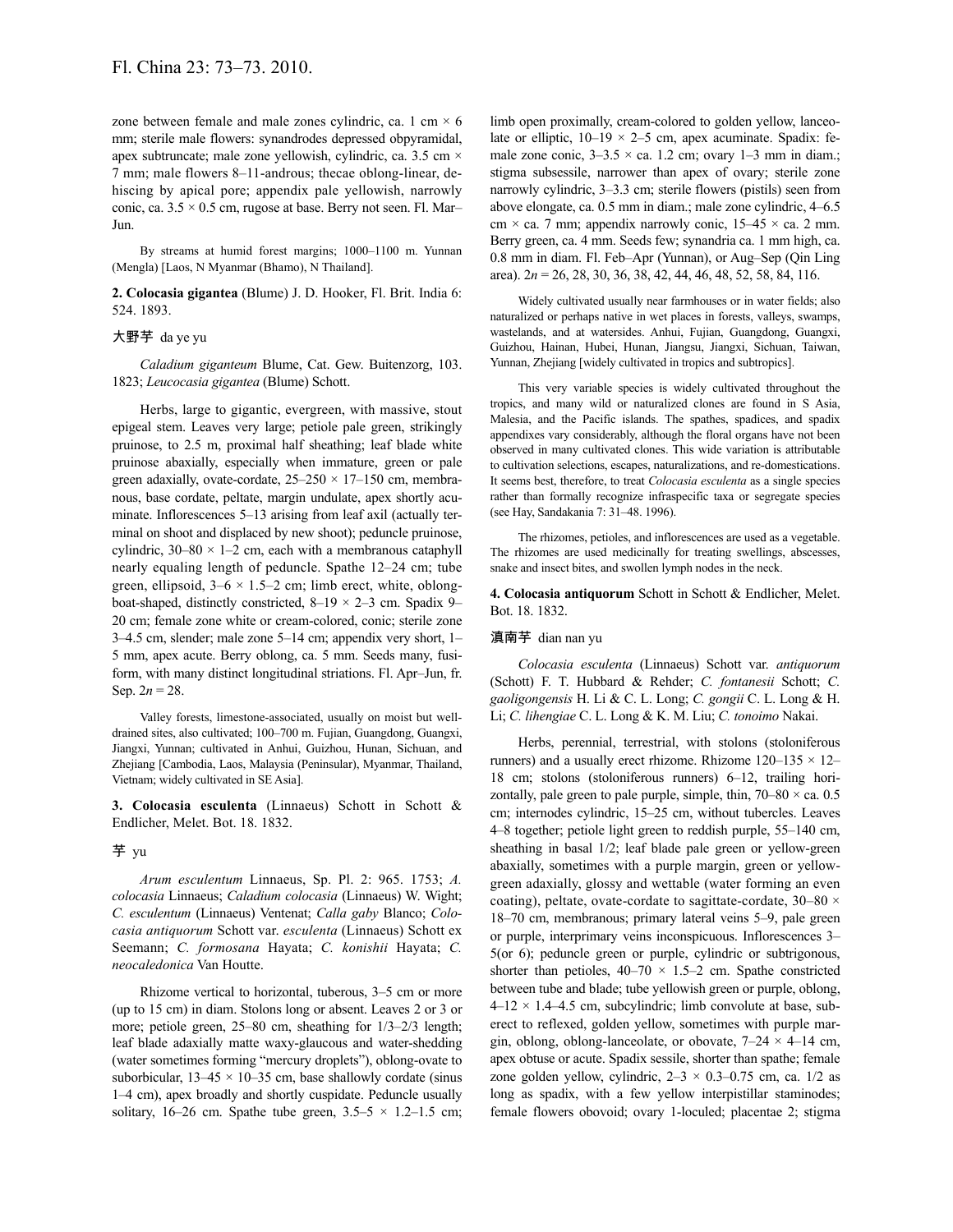sessile or subsessile, disciform, 6-lobed; sterile zone whitish, cylindric,  $1-5 \times 0.3-1.8$  cm; synandrodes depressed obpyramidal; male zone yellow, cylindric,  $3.5-14 \times 0.4-1.5$  cm; synandria 3–10-androus, yellow, 1–2 mm; appendix absent or erect, narrowly conic, ca. 5 cm. Fruit not seen. Fl. May–Sep. 2*n* = 28.

Dense rain forests, evergreen broad-leaved forests, and forest margins in valleys in limestone areas, along streams in evergreen broadleaved forests, moist shaded thickets; 600–1200 m. S and W Yunnan (Mengla, Tengchong, Yingjiang) [NE India, N Laos, N Myanmar, N Thailand].

#### **5. Colocasia affinis** Schott, Bonplandia (Hannover)7: 28. 1859.

### 卷苞芋 juan bao yu

*Colocasia bicolor* C. L. Long & L. M. Cao.

Herbs, perennial, terrestrial, with stolons and tubercles. Stolons trailing horizontally, pale green, thin,  $3.7-40$  cm  $\times$  ca. 4 mm, branched; internodes cylindric, 2.7–9 cm, with tubercles; tubercles triangular or ovate, ca. 2 cm in diam. Leaves 3–7; petiole light green or greenish white, without transverse purple lines, cylindric, 20–45 cm; leaf blade pale green abaxially, green or light green adaxially, with 4–6 pairs of large purple spots (lighter when growing in a very shady environment), peltate, ovate-cordate,  $(5-116-21 \times (4.7-113-16$  cm, membranous; primary lateral veins in 3 or 4 pairs, marginal veins inconspicuous. Inflorescences 1–3; peduncle pale green, cylindric, much shorter than petioles, 6.4–15 cm. Spathe constricted; tube convolute, green, almost cylindric,  $1.3-2.7 \times 0.6-1.8$  cm; limb usually reflexed at anthesis, yellow, greenish white, or yellowish, oblong-lanceolate,  $4.2-7.8 \times 1.6-3.3$  cm. Spadix sessile, shorter than spathe; female zone cylindric, short, 0.9–1.7  $cm \times 3-8$  mm; female flowers green; ovary ovoid; ovules ca. 30; funicle long; placentae parietal; stigma sessile; sterile zone absent between female and male zones or cream-colored, 0.5– 0.8 cm  $\times$  0.8–2 mm; male zone yellowish, pale pink, or creamcolored,  $1-1.7$  cm  $\times$  2.5–5 mm; male flowers 6–8-androus; stamens connate into a synandrium, yellow; appendix reddish purple, greenish white, or light yellow, cylindric in proximal part but conic in distal part,  $1.7-5.1$  cm  $\times$  1.5–6 mm. Young berry green. Fl. Jun–Aug, fr. Jul–Oct.  $2n = 28$ .

Moist shaded places in forests and at forest margins, hillsides in limestone areas; 800–1400 m. S Yunnan (Jinghong, Lancang, Mengla, Simao) [N Bangladesh, NE India, N Myanmar, Nepal].

**6. Colocasia fallax** Schott, Bonplandia (Hannover) 7: 28. 1859.

## 假芋 jia yu

*Colocasia heterochroma* H. Li & Z. X. Wei; *C. kerrii* Gagnepain; *C. tibetensis* J. T. Yin; *C. yunnanensis* C. L. Long & X. Z. Cai.

Herbs, small to somewhat robust, stoloniferous. Rhizome erect, up to  $7 \times 1$ –1.5 cm; stolons pale green or pale purple, erect or creeping, mostly simple,  $5-60$  cm  $\times$  up to 6 mm, internodes 0.5–1.5 cm, bearing ovoid or cylindric-ovoid tubercles to 3.5 cm in diam., or without tubercles. Leaves 3–8; petiole green, sometimes with transverse purple lines, cylindric, 12–57 cm, sheathing for almost 1/2 length; leaf blade paler or slightly glaucous abaxially, green or with dark purple patches between primary veins adaxially, cordate-peltate, ovate-cordate, or narrowly oblong-ovate,  $8-36 \times 3.3-29$  cm, membranous, apex apiculate; primary lateral veins 5–7. Inflorescences 1–5 together; peduncle green, cylindric, 4–23 cm, slender. Spathe constricted or not between tube and limb; tube green, funnelform or subcylindric,  $1.7-4.2 \times 0.7-1.7$  cm, margins convolute; limb at anthesis proximally gaping, distally convolute, erect, sometimes slightly reflexed after anthesis, orange-yellow, golden yellow, or yellowish basally, violet apically, narrowly lanceolate to oblong-lanceolate,  $5-11.2 \times 2.7-4.8$  cm, apex long acuminate. Spadix sessile, to 6.5 cm, shorter than spathe; female zone yellow, pale yellowish, or green, conic or cylindric, 1–2.6 cm  $\times$  4–6 mm, with 4–6 rows of whitish or yellow staminodes at base; ovary green, speckled white, subglobose or ovoid to oblong, ca. 1 mm, 1-loculed; placentae 3; stigma sessile or subsessile, disciform-capitate, or disciform at base and tapering distally into a linear point to 0.5 mm; sterile zone present between female and male zones; male zone yellow, cylindric, 1.1–4.6 cm  $\times$  3–6 mm; synandria golden yellow, polygonal, 6–12-androus; distal sterile zone (between male zone and appendix) cream-colored, cylindric,  $0.5-1.2$  cm  $\times$  1-3 mm, with white hairs, hairs 10–15 mm at anthesis, disappearing on drying; synandrodes broadly oblong to depressed ovate or depressed obpyramidal, apex truncate or subtruncate; appendix absent or yellowish, cylindric or narrowly conic, 2.5–4.5 cm  $\times$ 1–2.5 mm, scaly-rough, base distinctly constricted or not, apex acute. Berry ripening yellow, ovoid, ca. 2 mm. Fl. Mar–Sep, fr. Jul–Oct. 2*n* = 28.

Dense forests, humid forest margins, moist mossy rock faces in forests, valley scrub, moist shaded places along streams; 700–1400 m. SE Xizang (Mêdog), S and W Yunnan [N Bangladesh, Bhutan, NE India, Nepal, Thailand].